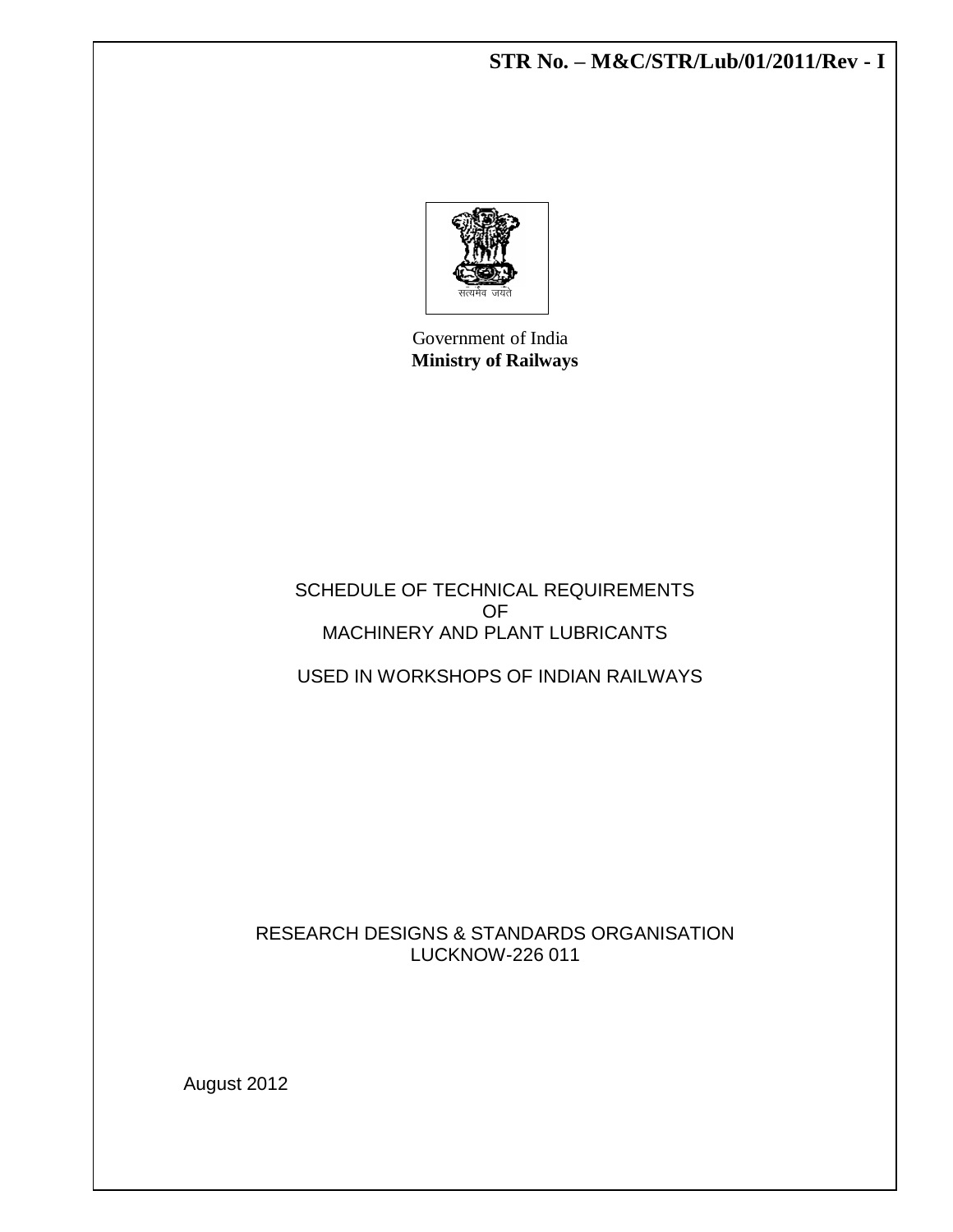## **Schedule of Technical Requirements of Machinery & Plant Lubricants for Workshops of Indian Railways**

#### 1. **Scope :**

1.1 The schedule of technical requirements covers the norms for manufacturing facilities and quality control requirements of Machinery & Plant Lubricants for Workshops of Indian Railways.

#### 2. **Requirements :**

Vendor seeking approval shall comply all the below mentioned requirements.

- 2.1 The firm should have manufacturing, quality control, testing, storage and Bond room facilities in the same campus of the factory. Firm should have covered area with adequate space for storage of raw materials, finished product and packing material. It should be free from dust, dampness, humidity and exposure to sunlight. There should be one bond room with locking arrangement for storage of finished product for purchase inspection.
- 2.2 Earmarked covered area for storage of rejected material should available. The firm's premises should be neat, clean and hygienic.
- 2.3 Application for approval for Machinery & Plant Lubricants shall be restricted to the items given in Clause –7.
- 2.4 Approval of the firms will be given only when their products to minimum five specifications listed in Clause 7 are found satisfactory after inspection/testing.
- 2.5 The firm should submit the Brand Names of the applied products.

#### **2.6 The firm should have minimum annual turnover of one (01) crore.**

#### 3.0 **Manufacturing Facilities**

| S. No.             | Item                                                         | Qty. (min.) |
|--------------------|--------------------------------------------------------------|-------------|
| 1.                 | Blending tank fitted with jacketed cooler, stirring, heating | 1 No.       |
|                    | arrangement with proper temperature measuring device         |             |
|                    | Min. Size 2 MT                                               |             |
| 2.                 | Pilot plant for manufacturing<br>sample /master<br>batch     | 1 No.       |
|                    | preparation (Min. Size 20 litres)                            |             |
| 3.                 | Storage tank of adequate capacity                            | 4 no.       |
| $\boldsymbol{4}$ . | Automatic barrel filling machine                             | 1 No.       |
| $\overline{5}$ .   | <b>Filtering Machine</b>                                     | 1 No.       |
| 6.                 | <b>Barrel sealing Machine</b>                                | 1 No.       |
| $\overline{7}$ .   | Air Compressor                                               | 1 No.       |
| 8.                 | <b>Transfer Pump</b>                                         | 5 Nos.      |
| 9.                 | Trolley                                                      | 1 No.       |
| 10.                | <b>Stock lifter</b>                                          | 1 No.       |

The firm should have following manufacturing facilities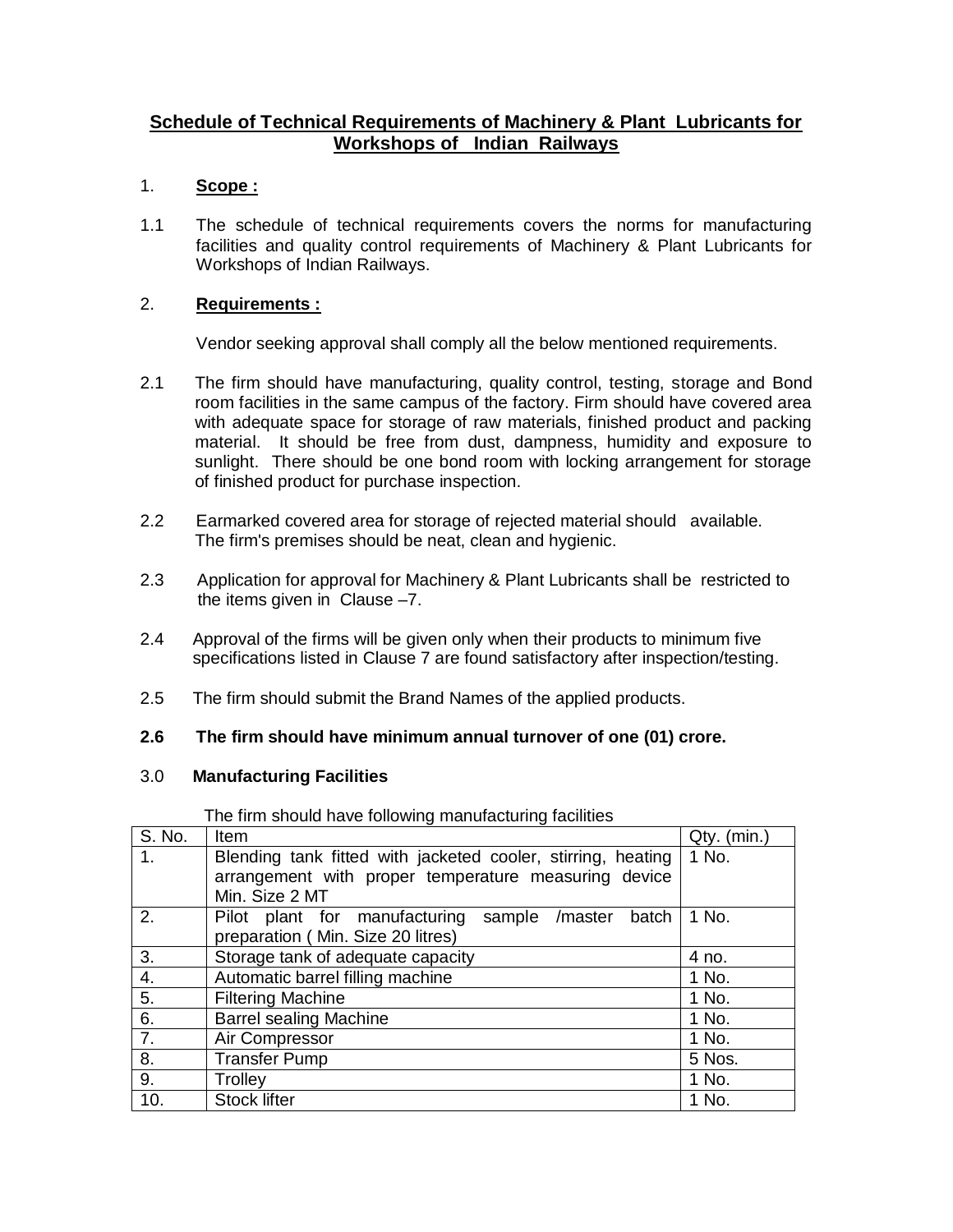|     | <b>Weighing Balance</b>                     |       |
|-----|---------------------------------------------|-------|
|     | Electronic Weighing Balance Capacity- 5 Kg. | 1 No. |
|     | ii)<br>Heavy Duty Balance capacity-300 Kg.  | No.   |
| 12. | Diesel Generator Set of adequate capacity   | No.   |

#### **3.1 The details of manufacturing and quality control facilities shall be submitted as per ANNEXURE TO STR FORMAT.**

## 4.0 **Quality Control Facilities :**

The firm should have proper air conditioned laboratory for testing of raw materials in process, and finished products with following test facilities in house as per relevant specification of the applied products.

| S. No.                    | <b>Test Equipment</b>                                                               | Qty. (Min.) |
|---------------------------|-------------------------------------------------------------------------------------|-------------|
| 1.                        | Viscometer bath with temp. controller $@$ of 40 <sup>o</sup> C & 100 <sup>o</sup> C | 2 Nos.      |
| $\overline{2}$ .          | Viscometer tubes                                                                    | 6 Nos.      |
| $\overline{3}$ .          | Stop watch                                                                          | 2 Nos.      |
| 4.                        | Flash Point (COC)/PMCC                                                              | 1 No./1 No. |
| 5.                        | Air oven (350±1ºC)                                                                  | 1 No.       |
| 6.                        | Air oven (105±1 <sup>o</sup> C)                                                     | 1 No.       |
| $\overline{7}$ .          | Pour Point                                                                          | 1 No.       |
| $\overline{\mathbf{8}}$ . | Foaming characteristics                                                             | 1 No.       |
| $\overline{9}$ .          | Muffle furnace (100°C to 1200°C)                                                    | 1 No.       |
| 10.                       | Rust preventive characteristics                                                     | 1 No.       |
| 11.                       | Copper strip corrosion                                                              | 1 No.       |
| 12.                       | Acidity (organic + inorganic)                                                       | 1 No.       |
| $\overline{13}$ .         | Demulsibility                                                                       | 1 No.       |
| 14.                       | Aniline point                                                                       | 1 No.       |
| 15.                       | Saponification value                                                                | 1 No.       |
| 16.                       | Colour comparator                                                                   | 1 No.       |
| 17,                       | Dean and stark apparatus                                                            | 1 No.       |
| 18.                       | Cast iron corrosion                                                                 | 1 No.       |
| 19.                       | <b>Bactericides test</b>                                                            | 1 No.       |
| $\overline{20}$ .         | Resistance to oxidation test                                                        | 1 No.       |
| $\overline{21}$ .         | Thermal stability                                                                   | 1 No.       |
| 22.                       | <b>Emulsion characteristics</b>                                                     | 1 No.       |
| 23                        | Floc point                                                                          | 1 No.       |
| $\overline{24}$ .         | Water distillation plant                                                            | $1$ No.     |
| $\overline{25}$ .         | Chemical balance upto accuracy 4 decimal                                            | 1 No.       |
| 26.                       | Physical balance upto accuracy 3 decimal                                            | 1 No.       |
| 27.                       | Heating mental                                                                      | 2 Nos.      |
| $\overline{28}$           | <b>Condarson Carbon Residue</b>                                                     | 1 No.       |
| 29.                       | <b>Desicators</b>                                                                   | 2 Nos.      |
| 30.                       | Crucible                                                                            | 6 Nos.      |
| $\overline{31}$ .         | Heat resistance glass apparatus (beaker, flask, funnel,                             | Adequate    |
|                           | measuring cylinder, separating funnel, titration arrangement),                      | quantity    |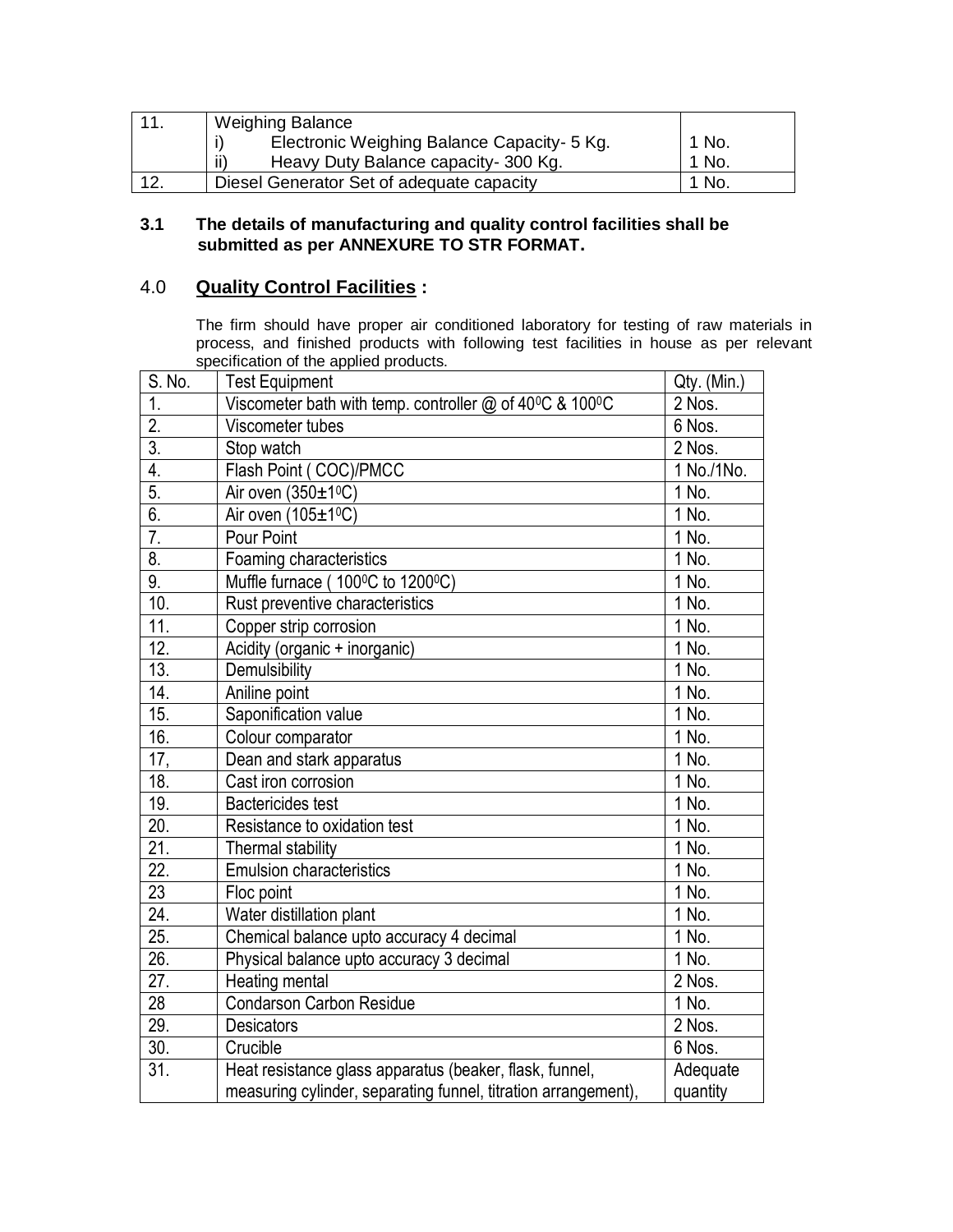|                   | chemical reagent, solvent and thermometers as per relevant<br>specifications |       |
|-------------------|------------------------------------------------------------------------------|-------|
|                   |                                                                              |       |
| 32.               | 4-Ball test equipment                                                        | 1 No. |
| 33.               | Air release value equipment                                                  | 1 No. |
| 34.               | Shear stability                                                              | 1 No. |
| 35.               | Quench meter                                                                 | 1 No. |
| 36.               | Rotating bomb oxidation test                                                 | 1 No. |
| $\overline{37}$ . | Petter W1 or CTRL -38 & sequence II D Engine test                            | 1 No. |
| 38.               | MAK T-7 test                                                                 | 1 No. |
| 39.               | Stability and compatibility of finished lubricating test                     | 1 No. |
| 40.               | Border line pumping temp. test                                               | 1 No. |
| 41.               | Apparent viscosity test equipment                                            | 1 No. |
| 42.               | Channel point apparatus                                                      | 1 No. |
| 43.               | FZG-Niemann Test equipment (Type test)                                       | 1 No. |
| 44.               | Hydrolytic stability test (type test)                                        | 1 No. |
| 45.               | Filterability test (Type test)                                               | 1 No. |

Note : 1. The type test facilities where not available with the firm the firm shall agree to get those tests conducted at Indian Institute of Petroleum, Dehradun at their own cost on sample drawn and forwarded by RDSO officials.

 2. Necessary other testing facility which is not cover above is required to be arranged to meet the relevant specification.

### 5.0 **Quality Control Requirements**

- 5.1 There should be a system to ensure the traceability of products from raw material to finished product stage.
- 5.2 Ensure that the system of' first in first out' is followed for raw material and intermediate stage products.
- 5.3 There should be qualified technical personnel having adequate experience in the relevant field to look after the production, quality check and testing activities of Machinery & Plant Lubricants. He should be able to take corrective step in case of difficulties in maintaining quality. He should also take step to comply with QAP. The R&D/ Quality Control staff shall be able to provide technical services to the Railway Workshop as and when required.
- 5.4. Procurement of Raw materials and packing materials only from the following approved sources (Give list of vendors):

### 5.4.1 Base Oils

| i) | I.O.C |
|----|-------|
|    |       |

ii) H.P.C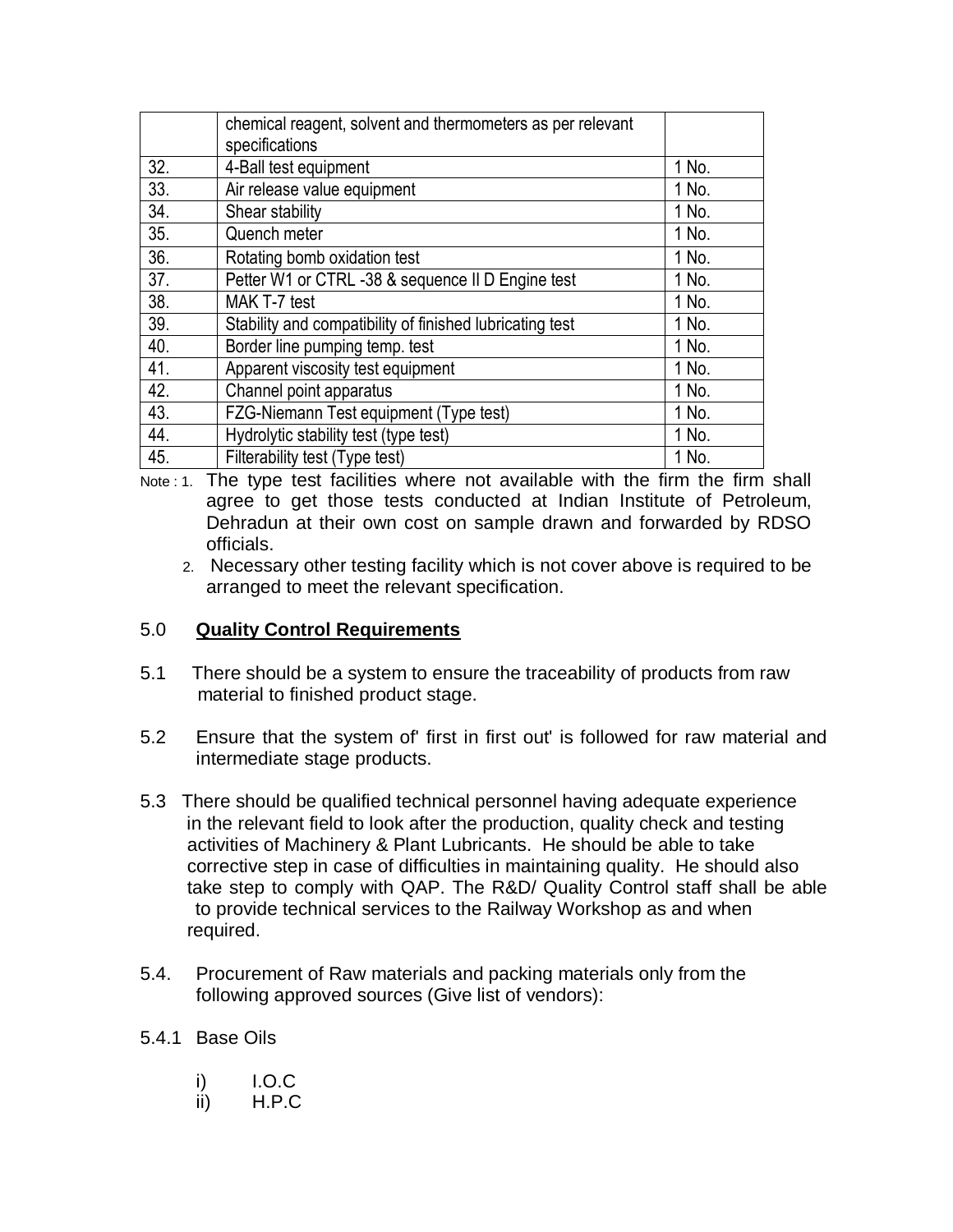- iii) B.P.C
- iv) Madras Refineries
- v) Firms having their own refineries.
- 5.4.2 Additives
	- i) M/s.Lubrizol India Ltd.
	- ii) M/s.Indian Additives Ltd.
	- iii) M/s.Bayer India Ltd.
- 5.4.3 Packing Materials

M/s Balmer Lawrie & Co.Ltd.

- 5.5 Master Blend Document for each product for which approval is sought. should indicate complete details of at least two alternative master blends of each product along with percentage composition of different raw materials used and details of additives package with name of manufacturers and brand name & bound to use the same additive and additive package for regular supplies.
- 5.6 Ensure that all the relevant latest specification IS Standards, ASTM and other are available with the firm in original.
- 5.7 Firm should have R&D facilities, if approved by Deptt. Of Science & Technology or other Govt. University copy of valid certificate should available otherwise the firm should tie up with Govt. R&D Laboratory.
- 5.8 Firm should give an undertaking in respect of formula used for preparation of samples for approval shall not be changed during supplies.
- 5.9 Firm should give an undertaking that in case there are more than two complaints from railways about quality of supplies the firm's name will be deleted from the list of approved suppliers.
- 5.10 Firm should give an undertaking that the R&D and Quality control staff should provide Technical services to railway as and when required.
- 5.11 Inspection and testing plan with characters to be tested and frequency should be indicated. Testing as per relevant IS/RDSO specification of M&P Lubricants (enclose all necessary ISO document/formats). The firm should disclose the internal acceptance limits of various test to meet the relevant specification and process capability of the product manufacturing to maintain consistent quality of the products.
- 5.12 Quality Assurance Plan (QAP) for the product detailing various aspects like the QAP shall be available and submitted (in duplicate) along with vendor approval application form for approval by RDSO.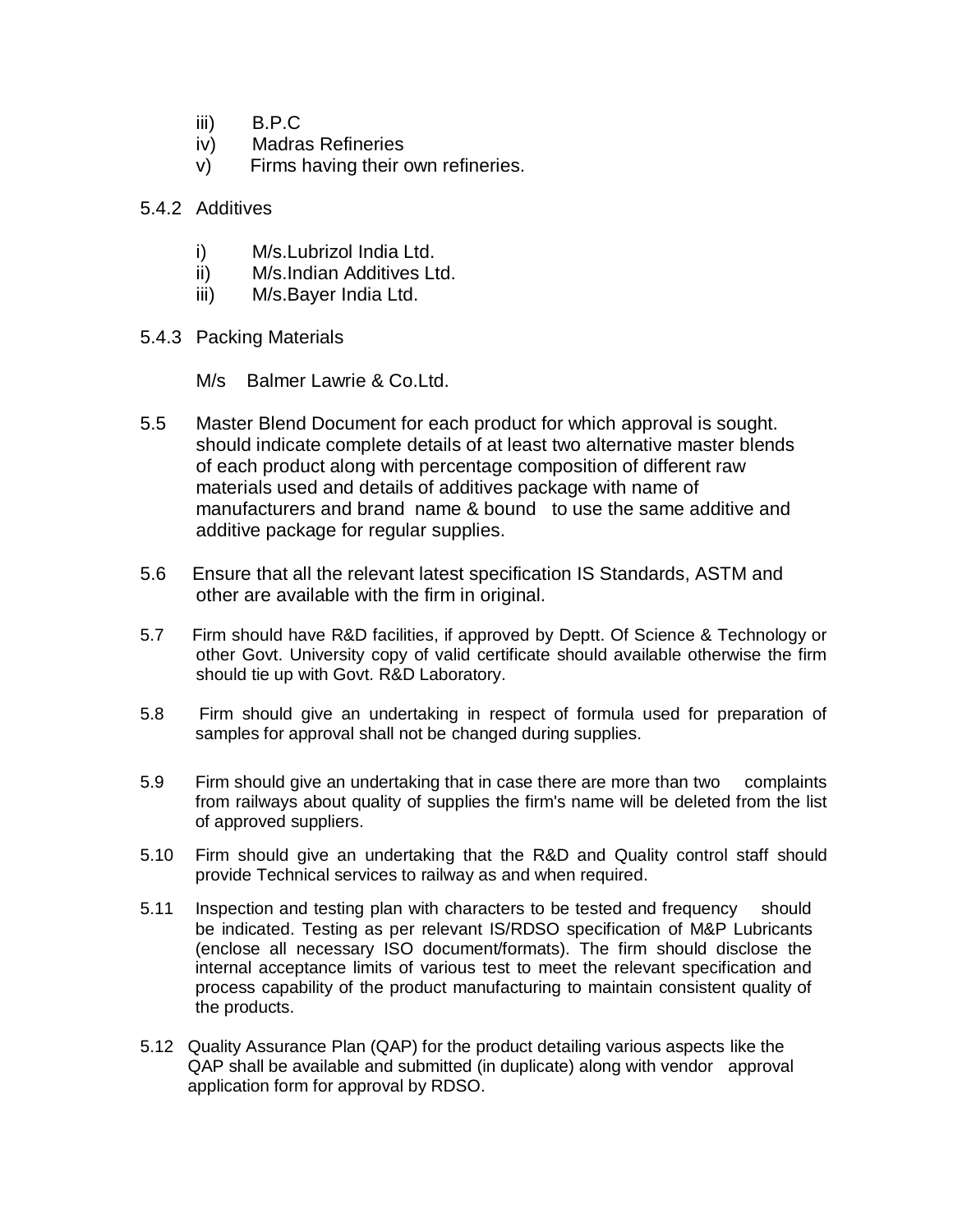# **GUIDE LINES FOR QUALITY ASSURANCE PLAN FOR REGISTRATION**

# **The QAP to be submitted by vendor in duplicate shall cover the following details**

| 1.  | Firm's Name                                                                                                                     |
|-----|---------------------------------------------------------------------------------------------------------------------------------|
| 2.  | Firm's address                                                                                                                  |
|     | Head Office<br>(i)                                                                                                              |
|     | (ii)<br>Works/Factory                                                                                                           |
|     | (iii)<br>PHONE/FAX                                                                                                              |
| 3.  | Details of the applied items with brand name and specification                                                                  |
| 4   | Organisation Chart showing Key personnel (Name, Designation,<br>Qualification, Experience, responsibilities)                    |
| 5.  | Q.A. Organisation Chart (Name, Designation, Qualification, Experience,<br>responsibilities)                                     |
| 6.  | <b>Quality Policy</b>                                                                                                           |
| 7.  | Valid ISO-9001-2000 Certificate for applied item                                                                                |
| 8.  | Brief Description of manufacturing of applied items.                                                                            |
| 9.  | Process Flow Chart / Description of Manufacturing Process<br>It shall have various stages of manufacturing of Finished Product. |
| 10. | Criteria for selection of vendor                                                                                                |
| 11. | List of Sub vendor & items supplied by them                                                                                     |
| 12. | Master recipe approval documents for M&P Lubricants manufacture                                                                 |
| 13. | Format of Inspection Plan of Raw Material, In process, Finished product,<br>packing material                                    |

| S.  | Item | Sample | Frequency | Parameters | Specifica- | Acceptance     | Traceability |
|-----|------|--------|-----------|------------|------------|----------------|--------------|
| No. |      | Size   |           | for        | tion       | Test           |              |
|     |      |        |           | Inspection |            | Criteria/Value |              |
|     |      |        |           |            |            |                |              |
|     |      |        |           |            |            |                |              |
|     |      |        |           |            |            |                |              |
|     |      |        |           |            |            |                |              |
|     |      |        |           |            |            |                |              |
|     |      |        |           |            |            |                |              |
|     |      |        |           |            |            |                |              |

### Format of Sr.9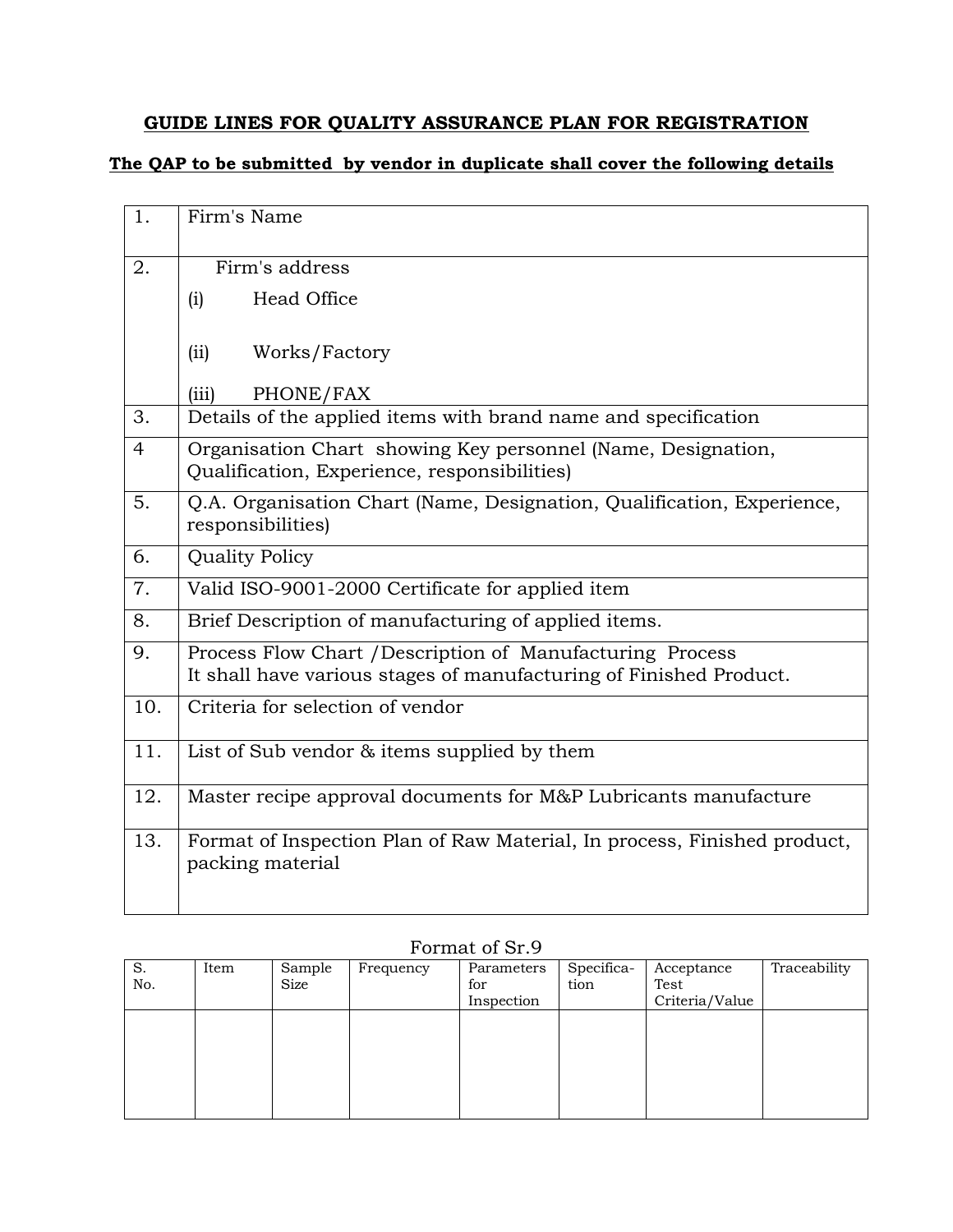| 14. | Laid Down Procedure regarding identification of accepted/rejected material  |
|-----|-----------------------------------------------------------------------------|
| 15. | Laid down procedure regarding disposal of rejected Material at every stages |
|     | from raw materials to Finished Product.                                     |
| 16. | Corrective & Preventive Action after rejection of material.                 |
| 17. | Storage Plan for raw material & Finished Product                            |
| 18. | Bond House for Storage of Finished Product                                  |
| 19. | Internal Test Certificate of the applied products.                          |
| 20. | List of relevant IRS/IS/AWS/RDSO etc. available                             |
| 21. | Laid Down Procedure for Handling customer complaint                         |
| 22. | Details of additives/additive package with manufactured name and            |
|     | address for                                                                 |
|     | i) $IS:10522$                                                               |
|     | ii) IS:11656                                                                |
|     | iii) IS:8406                                                                |
|     | iv) IS:1012                                                                 |
| 23. | Detailed Policy of calibration of equipment/gauges & records of the same.   |

| 24.       | In House Testing facilities available for calibration with the firm                         |                           |               |                    |            |               |  |                             |                                         |
|-----------|---------------------------------------------------------------------------------------------|---------------------------|---------------|--------------------|------------|---------------|--|-----------------------------|-----------------------------------------|
| S.<br>No. | Name of Master                                                                              |                           | Make          |                    | Range      |               |  | Frequency of<br>calibration | Traceability to<br>National<br>Standard |
| 25.       | Personnel Trained for In-House Calibration                                                  |                           |               |                    |            |               |  |                             |                                         |
| S.<br>No. | Name                                                                                        |                           | Qualification |                    | Experience |               |  |                             |                                         |
| 26.       | Calibration Plan of the items identified for specified calibration in<br>STR/Specification. |                           |               |                    |            |               |  |                             |                                         |
| S.<br>No. | Measuring<br>Equipments                                                                     | Ref.Para of<br>STR/Specn. |               | Range/<br>Accuracy |            | Frequenc<br>V |  | In-House/<br>Out Source     | Name of<br>Agency                       |
| 27.       | Calibration Plan for other measuring equipment                                              |                           |               |                    |            |               |  |                             |                                         |
| S.<br>No. | <b>Measuring Equipments</b>                                                                 |                           |               | Range/<br>Accuracy |            | Frequncy      |  | In-House/<br>Out Source     | Name of<br>Agency                       |
| 28.       | <b>Process Capability Calculation</b>                                                       |                           |               |                    |            |               |  |                             |                                         |
| 29.       | Signature of quality Control In-charge<br>on each Page No. of QAP (X of Y)                  |                           |               |                    |            |               |  |                             |                                         |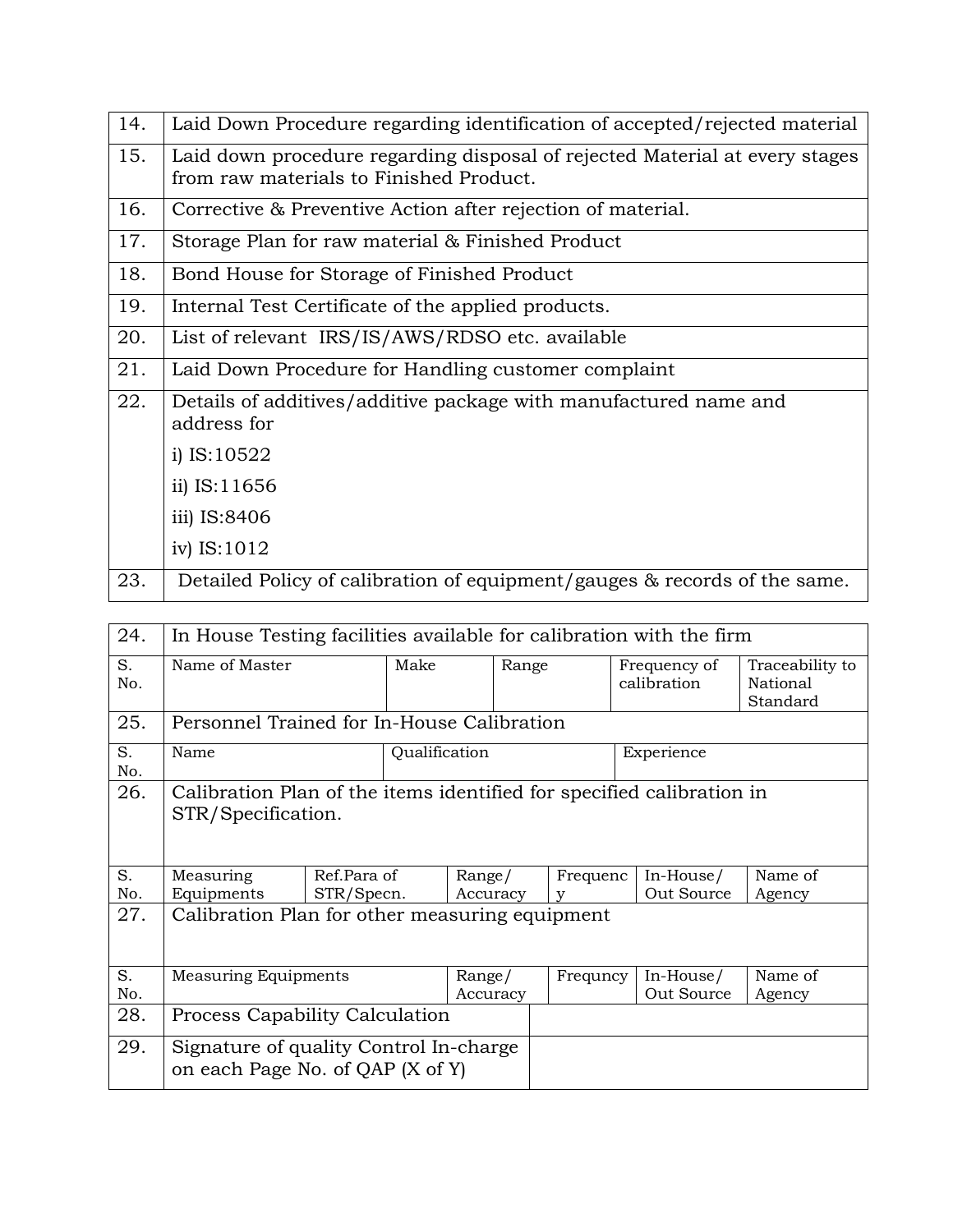### 6.0 **UPGRADATION OF VENDORS FROM PART II TO PART I**

For up gradation of the vendor from Pt.II to Pt.I, the vendor must have Successfully manufactured and supplied minimum Quantity of products, for each of the approved brands as per list given below.

| S.No.             | Specn.No.                     | Product & VG Grades                                          | Quantity |
|-------------------|-------------------------------|--------------------------------------------------------------|----------|
|                   |                               |                                                              | (KL)     |
| 1.                | IS: 13656                     | Engine Oil EPL 2 20W/40                                      | 50       |
| 2.                | IS: 13656                     | Engine Oil EDL 2 SAE-40                                      | 20       |
| 3.                | IS:1118                       | Gear Lubricant SAE 90,140                                    | 2.0      |
| $\mathbf{4}$      | $\overline{1S}$ : 8406        | Gear Lubricant VG-68, 220                                    | 2.0      |
| 5.                | IS: 10522                     | Hydraulic Oil VG-32, 46, 68, 150,                            | 160      |
| 6.                | IS: 11656                     | Antiwear Hydraulic Oil VG-32, 68                             | 30       |
| 7.                | IS: 493 Pt.II                 | Spindle Oil VG-10                                            | 1.0      |
| 8.                | IS: 493 Pt.I                  | Machinery Oil VG-32, 46, 68, 100,<br>150, 220, 320           | 470      |
| 9.                | IS: 1589                      | Cylinder Oil VG-680 Type1                                    | 1.0      |
| $\overline{10}$ . | IS:1115                       | Oil Cutting Soluble                                          | 30       |
| 11.               | IS:3065                       | Neat Cutting Oil Type 2 Gr.III                               | 8.0      |
| 12.               | IS: 2664                      | Quenching Oil Mineral (Medium),<br>Compound & Additive Type) | 30       |
| 13.               | IS: 1012                      | Turbine Oil VG-32, 46, NON ISO-VG                            | 15       |
| 14.               | IS: 4578                      | Refrigeration Machinery Oil VG-68                            | 2.0      |
| $\overline{15}$ . | RDSO Specn.<br>M&C/Lub/101/01 | Pneumatic Oil VG-100, 220                                    | 2.0      |
| 16.               | RDSO Specn<br>M&C/Lub/102/01  | Tool Way Oil VG-32, 68, 220                                  | 2.0      |

| Minimum Quantity of Supply Required |  |  |
|-------------------------------------|--|--|
|                                     |  |  |

**And other terms and conditions as per Cl.4.24 of MCG -7.4.2201.**